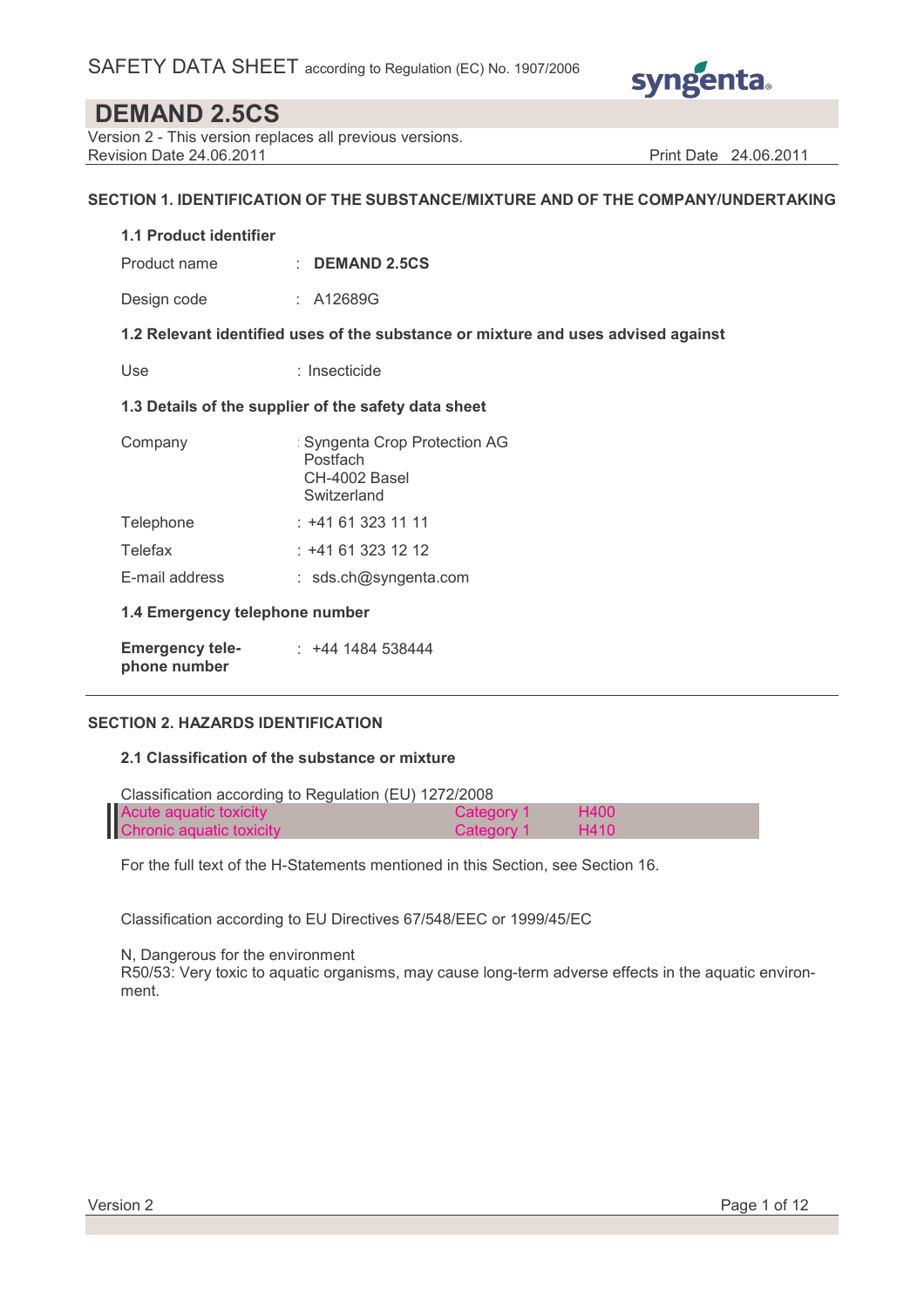

Version 2 - This version replaces all previous versions. Revision Date 24.06.2011 **Print Date 24.06.2011** 

### 2.2 Label elements

Labelling: Regulation (EC) No. 1272/2008

Hazard pictograms

| Signal word                     | <b>Warning</b>                                                   |                                                                                                                                                                                      |
|---------------------------------|------------------------------------------------------------------|--------------------------------------------------------------------------------------------------------------------------------------------------------------------------------------|
| <b>Hazard statements</b>        | $\therefore$ H410                                                | Very toxic to aquatic life with long lasting effects.                                                                                                                                |
| <b>Precautionary statements</b> | P <sub>102</sub><br>P <sub>270</sub><br>P391<br>P <sub>501</sub> | Keep out of reach of children.<br>Do not eat, drink or smoke when using this product.<br>Collect spillage.<br>Dispose of contents/ container to an approved waste<br>disposal plant. |
| Supplemental information        | <b>EUH401</b>                                                    | To avoid risks to human health and the environment,<br>comply with the instructions for use.                                                                                         |

Hazardous components which must be listed on the label:

Labelling: EU Directives 67/548/EEC or 1999/45/EC

| Symbol(s)<br><b>Dangerous</b><br>for the envi-<br>ronment |                                                          |                                                                                                                                                                                                                                                                                     |
|-----------------------------------------------------------|----------------------------------------------------------|-------------------------------------------------------------------------------------------------------------------------------------------------------------------------------------------------------------------------------------------------------------------------------------|
| $R$ -phrase $(s)$                                         | R <sub>50</sub> /53                                      | Very toxic to aquatic organisms, may cause long-term<br>adverse effects in the aquatic environment.                                                                                                                                                                                 |
| S-phrase(s)                                               | $:$ S2<br>S <sub>13</sub><br>S20/21<br>S35<br><b>S57</b> | Keep out of the reach of children.<br>Keep away from food, drink and animal feedingstuffs.<br>When using do not eat, drink or smoke.<br>This material and its container must be disposed of in<br>a safe way.<br>Use appropriate container to avoid environmental<br>contamination. |
| <b>Additional Labelling</b>                               | for use.                                                 | To avoid risks to man and the environment, comply with the instructions                                                                                                                                                                                                             |

Hazardous components which must be listed on the label: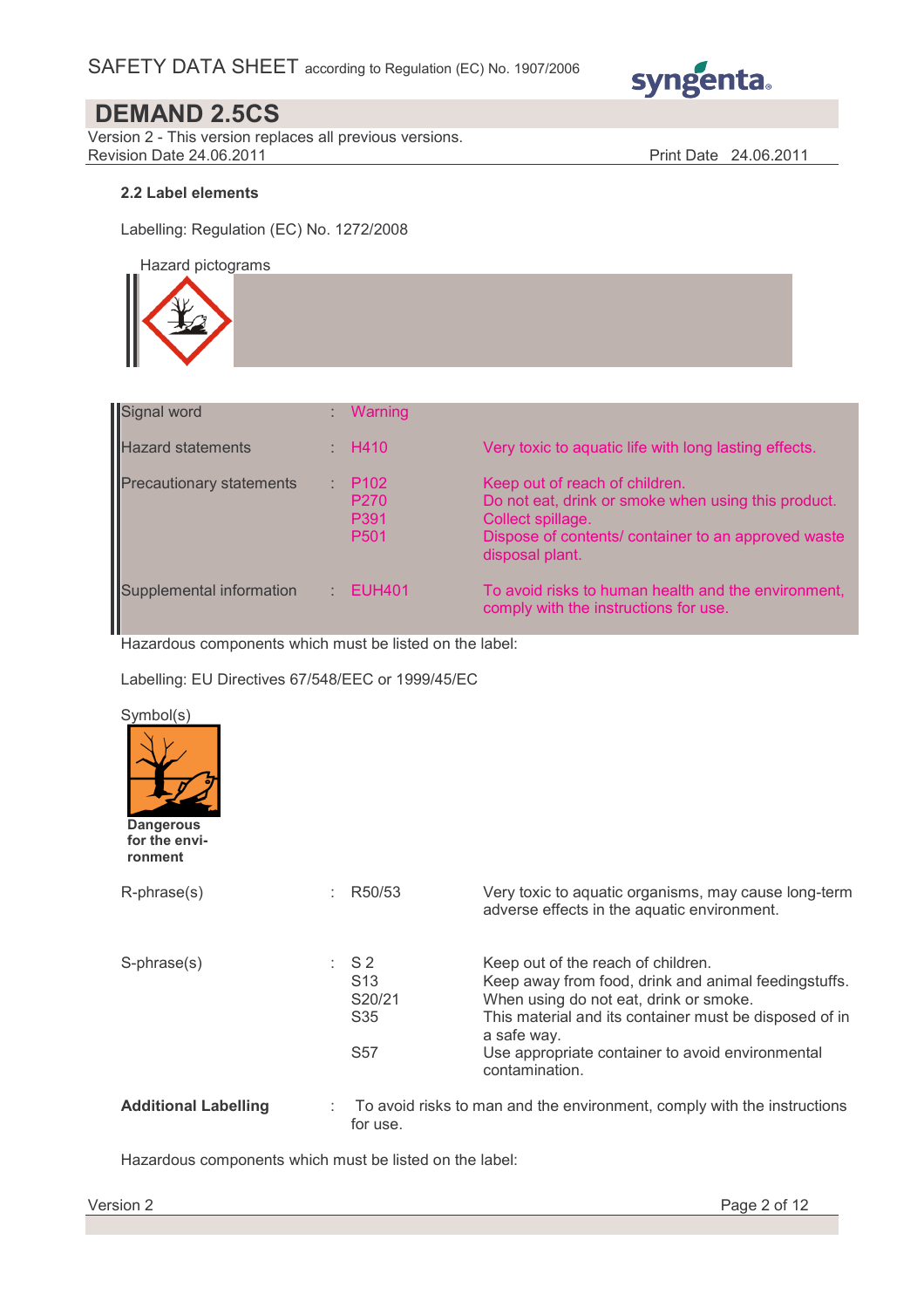

Version 2 - This version replaces all previous versions. Revision Date 24.06.2011 **Print Date 24.06.2011** 

### 2.3 Other hazards

May cause temporary itching, tingling, burning or numbness of exposed skin, called paresthesia.

### SECTION 3. COMPOSITION/INFORMATION ON INGREDIENTS

### 3.2 Mixtures

### Hazardous components

| <b>Chemical Name</b>                           | CAS-No.<br>EC-No.<br>Registration num-<br>ber | <b>Classification</b><br>(67/548/EEC)                                         | <b>Classification</b><br>(REGULATION (EC) No<br>1272/2008)                                                    | Concentration     |
|------------------------------------------------|-----------------------------------------------|-------------------------------------------------------------------------------|---------------------------------------------------------------------------------------------------------------|-------------------|
| lamb-<br>da-cyhalothrin                        | 91465-08-6<br>415-130-7                       | $T+$ , $N$<br>R <sub>21</sub><br>R <sub>25</sub><br>R <sub>26</sub><br>R50/53 | Acute Tox.3; H301<br>Acute Tox.3; H311<br>Acute Tox.2; H330<br>Aquatic Acute1; H400<br>Aquatic Chronic1; H410 | 2.4 % W/W         |
| propane-1,2-diol                               | $57 - 55 - 6$<br>200-338-0                    |                                                                               |                                                                                                               | $5 -$<br>10 % W/W |
| solvent naphtha<br>(petroleum),<br>light arom. | 64742-95-6<br>265-199-0                       | N. Xn<br>R <sub>10</sub><br>R37<br>R51/53<br><b>R65</b><br>R66<br><b>R67</b>  | Flam. Liq.3; H226<br>Asp. Tox.1; H304<br><b>STOT SE3: H335</b><br>STOT SE3; H336<br>Aquatic Chronic2; H411    | $1 -$<br>5 % W/W  |

Substances for which there are Community workplace exposure limits. For the full text of the R-phrases mentioned in this Section, see Section 16.

For the full text of the H-Statements mentioned in this Section, see Section 16.

### SECTION 4. FIRST AID MEASURES

### 4.1 Description of first aid measures

| General advice | Have the product container, label or Material Safety Data Sheet with you<br>when calling the Syngenta emergency number, a poison control center or<br>physician, or going for treatment.              |
|----------------|-------------------------------------------------------------------------------------------------------------------------------------------------------------------------------------------------------|
| Inhalation     | Move the victim to fresh air.<br>If breathing is irregular or stopped, administer artificial respiration.<br>Keep patient warm and at rest.<br>Call a physician or poison control centre immediately. |
| Skin contact   | : Take off all contaminated clothing immediately.<br>Wash off immediately with plenty of water.<br>If skin irritation persists, call a physician.<br>Wash contaminated clothing before re-use.        |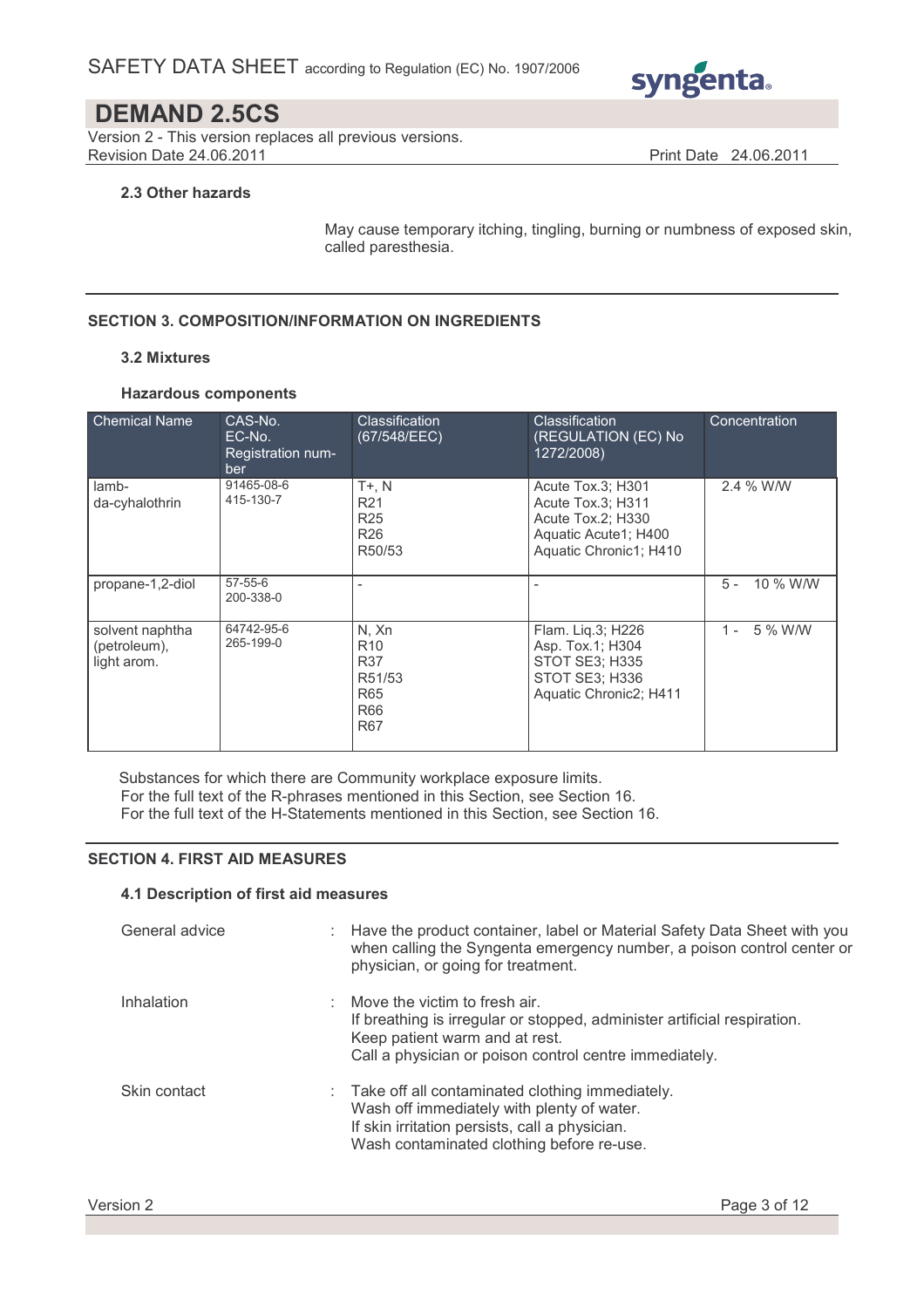

Version 2 - This version replaces all previous versions. Revision Date 24.06.2011 **Print Date 24.06.2011** Print Date 24.06.2011

| Eye contact                                                                    |  | Rinse immediately with plenty of water, also under the eyelids, for at least<br>15 minutes.<br>Remove contact lenses.<br>Immediate medical attention is required.               |  |  |
|--------------------------------------------------------------------------------|--|---------------------------------------------------------------------------------------------------------------------------------------------------------------------------------|--|--|
| Ingestion                                                                      |  | : If swallowed, seek medical advice immediately and show this container or<br>label.<br>Do NOT induce vomiting.                                                                 |  |  |
|                                                                                |  | 4.2 Most important symptoms and effects, both acute and delayed                                                                                                                 |  |  |
| Symptoms                                                                       |  | : Aspiration may cause pulmonary oedema and pneumonitis.<br>Skin contact paresthesia effects (itching, tingling, burning or numbness)<br>are transient, lasting up to 24 hours. |  |  |
| 4.3 Indication of any immediate medical attention and special treatment needed |  |                                                                                                                                                                                 |  |  |
| Medical advice                                                                 |  | Do not induce vomiting: contains petroleum distillates and/or aromatic<br>solvents.<br>Treat symptomatically.                                                                   |  |  |

### SECTION 5. FIREFIGHTING MEASURES

### 5.1 Extinguishing media

 Extinguishing media - small fires Use water spray, alcohol-resistant foam, dry chemical or carbon dioxide. Extinguishing media - large fires Alcohol-resistant foam or Water spray

Do not use a solid water stream as it may scatter and spread fire.

### 5.2 Special hazards arising from the substance or mixture

 As the product contains combustible organic components, fire will produce dense black smoke containing hazardous products of combustion (see section 10). Exposure to decomposition products may be a hazard to health.

### 5.3 Advice for firefighters

Wear full protective clothing and self-contained breathing apparatus.

 Do not allow run-off from fire fighting to enter drains or water courses. Cool closed containers exposed to fire with water spray.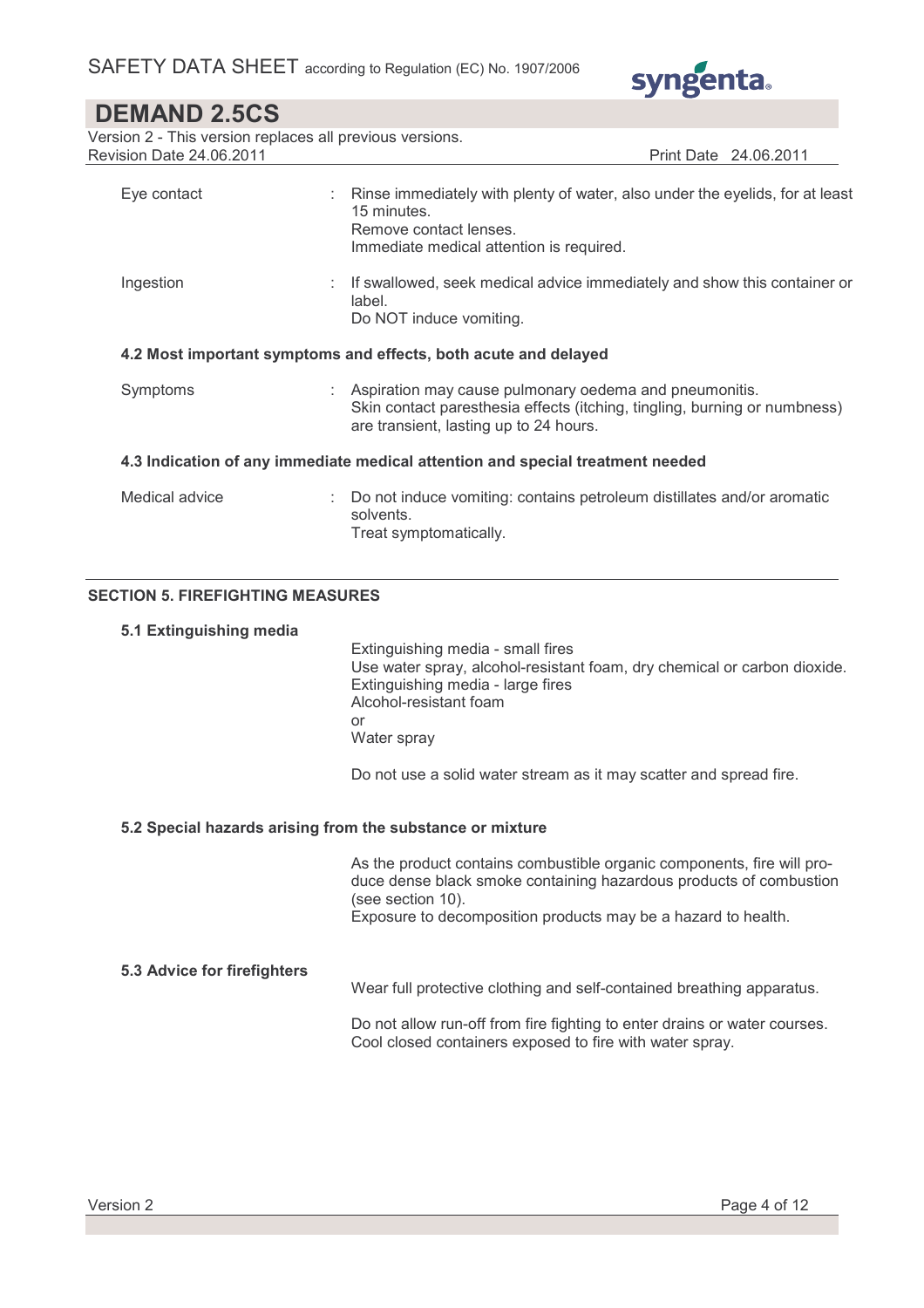

Version 2 - This version replaces all previous versions. Revision Date 24.06.2011 **Print Date 24.06.2011** Print Date 24.06.2011

### SECTION 6. ACCIDENTAL RELEASE MEASURES

#### 6.1 Personal precautions, protective equipment and emergency procedures

Refer to protective measures listed in sections 7 and 8.

#### 6.2 Environmental precautions

 Prevent further leakage or spillage if safe to do so. Do not flush into surface water or sanitary sewer system.

#### 6.3 Methods and materials for containment and cleaning up

 Contain spillage, and then collect with non-combustible absorbent material, (e.g. sand, earth, diatomaceous earth, vermiculite) and place in container for disposal according to local / national regulations (see section 13).

 If the product contaminates rivers and lakes or drains inform respective authorities.

#### 6.4 Reference to other sections

 Refer to protective measures listed in sections 7 and 8. Refer to disposal considerations listed in section 13.

### SECTION 7. HANDLING AND STORAGE

### 7.1 Precautions for safe handling

 No special protective measures against fire required. Avoid contact with skin and eyes. When using do not eat, drink or smoke. For personal protection see section 8.

### 7.2 Conditions for safe storage, including any incompatibilities

 No special storage conditions required. Keep containers tightly closed in a dry, cool and well-ventilated place. Keep out of the reach of children. Keep away from food, drink and animal feedingstuffs.

#### 7.3 Specific end uses

 Registered Crop Protection products:For proper and safe use of this product, please refer to the approval conditions laid down on the product label.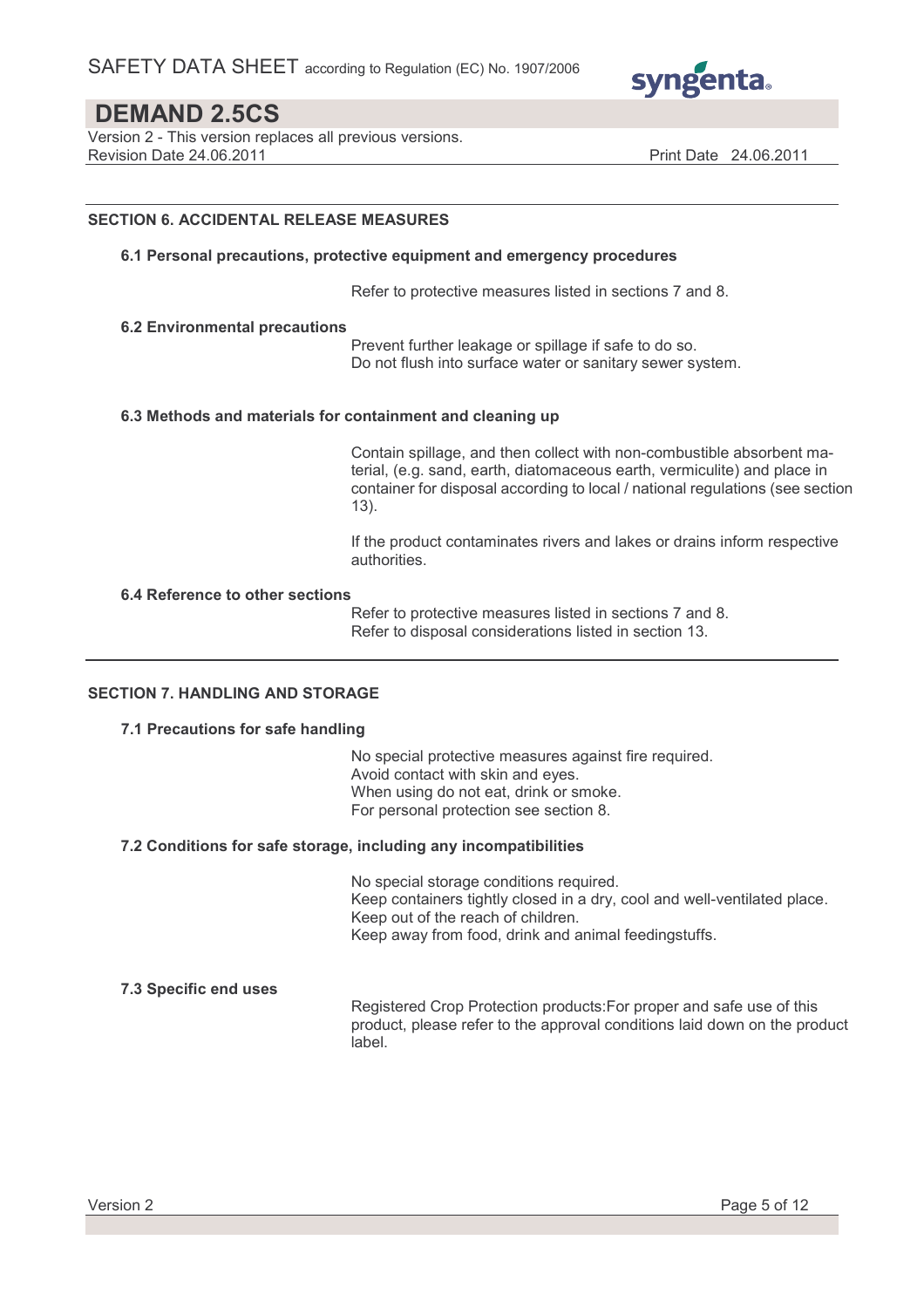

Version 2 - This version replaces all previous versions. Revision Date 24.06.2011 **Print Date 24.06.2011** 

### SECTION 8. EXPOSURE CONTROLS/PERSONAL PROTECTION

### 8.1 Control parameters

| Components                                    | Exposure limit(s)                                                                | Type of expo-<br>sure limit | Source           |
|-----------------------------------------------|----------------------------------------------------------------------------------|-----------------------------|------------------|
| lambda-cyhalothrin                            | $0.04$ mg/m $3$ (Skin)                                                           | 8 h TWA                     | <b>SYNGENTA</b>  |
| propane-1,2-diol                              | 10 mg/m3 (Particulates)<br>150 ppm, 470 mg/m3 (Total (vapour &<br>particulates)) | 8 h TWA<br>8 h TWA          | UK HSE<br>UK HSE |
| solvent naphtha (pe-<br>troleum), light arom. | 100 mg/m3                                                                        | 8 h TWA                     | <b>SUPPLIER</b>  |

The following recommendations for exposure controls/personal protection are intended for the manufacture, formulation and packaging of the product.

### 8.2 Exposure controls

| <b>Engineering measures</b> | Containment and/or segregation is the most reliable technical protection<br>measure if exposure cannot be eliminated.<br>The extent of these protection measures depends on the actual risks in<br>use.<br>If airborne mists or vapors are generated, use local exhaust ventilation<br>controls.<br>Assess exposure and use any additional measures to keep airborne<br>levels below any relevant exposure limit.<br>Where necessary, seek additional occupational hygiene advice. |
|-----------------------------|------------------------------------------------------------------------------------------------------------------------------------------------------------------------------------------------------------------------------------------------------------------------------------------------------------------------------------------------------------------------------------------------------------------------------------------------------------------------------------|
| Protective measures         | The use of technical measures should always have priority over the use of<br>personal protective equipment.<br>When selecting personal protective equipment, seek appropriate profes-<br>sional advice.<br>Personal protective equipment should be certified to appropriate stan-<br>dards.                                                                                                                                                                                        |
| Respiratory protection      | : A combination gas, vapor and particulate respirator may be necessary<br>until effective technical measures are installed.<br>Protection provided by air-purifying respirators is limited.<br>Use a self-contained breathing apparatus in cases of emergency spills,<br>when exposure levels are unknown, or under any circumstances where<br>air-purifying respirators may not provide adequate protection.                                                                      |
| Hand protection             | Chemical resistant gloves should be used.<br>Gloves should be certified to an appropriate standard.<br>Gloves should have a minimum breakthrough time that is appropriate to<br>the duration of exposure.<br>The breakthrough time of gloves varies according to the thickness, ma-<br>terial and manufacturer.<br>Gloves should be discarded and replaced if there is any indication of<br>degradation or chemical breakthrough.<br>Suitable material<br>Nitrile rubber           |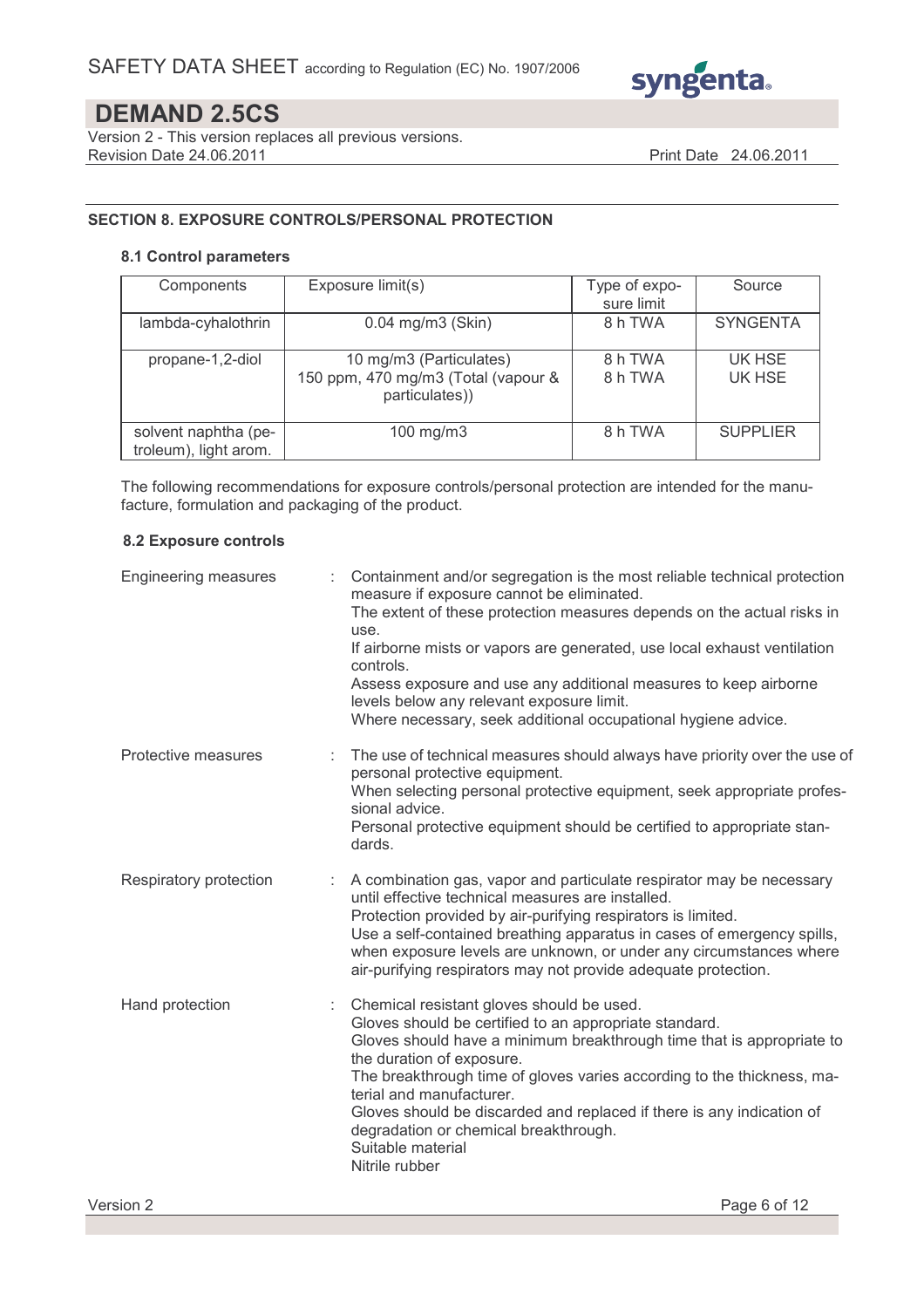

Version 2 - This version replaces all previous versions. Revision Date 24.06.2011 **Print Date 24.06.2011** 

| Eye protection           |    | : Eye protection is not usually required.<br>Follow any site specific eye protection policies.                                                                                                                                                                                                                                                                                                                     |
|--------------------------|----|--------------------------------------------------------------------------------------------------------------------------------------------------------------------------------------------------------------------------------------------------------------------------------------------------------------------------------------------------------------------------------------------------------------------|
| Skin and body protection | ÷. | Assess the exposure and select chemical resistant clothing based on the<br>potential for contact and the permeation / penetration characteristics of<br>the clothing material.<br>Wash with soap and water after removing protective clothing.<br>Decontaminate clothing before re-use, or use disposable equipment<br>(suits, aprons, sleeves, boots, etc.)<br>Wear as appropriate:<br>impervious protective suit |

### SECTION 9. PHYSICAL AND CHEMICAL PROPERTIES

### 9.1 Information on basic physical and chemical properties

| Physical state               | liquid                                         |
|------------------------------|------------------------------------------------|
| Form                         | : opaque liquid liquid                         |
| Colour                       | light beige to brown                           |
| Odour                        | no data available                              |
| <b>Odour Threshold</b>       | no data available                              |
| рH                           | : $4 - 8$ at 1 % w/v                           |
| Melting point/range          | : no data available                            |
| Boiling point/boiling range  | : no data available                            |
| Flash point                  | > 99 °C at 102 kPa Pensky-Martens c.c. > 99 °C |
| Evaporation rate             | no data available                              |
| Flammability (solid, gas)    | no data available                              |
| Lower explosion limit        | no data available                              |
| Upper explosion limit        | no data available                              |
| Vapour pressure              | no data available                              |
| Relative vapour density      | $:$ no data available                          |
| Density                      | 1.03 g/cm3 at 20 $^{\circ}$ C                  |
| Solubility in other solvents | no data available                              |
| Partition coefficient:       | no data available                              |
| n-octanol/water              |                                                |
| Autoignition temperature     | : 600 °C                                       |
| Thermal decomposition        | : no data available                            |
| Viscosity, dynamic           | : $33 - 263$ mPa.s at 40 °C                    |
|                              | 41 - 303 mPa.s at 20 °C                        |
| Viscosity, kinematic         | no data available                              |
| <b>Explosive properties</b>  | Not explosive                                  |
| <b>Explosive properties</b>  | Not explosive                                  |
| Oxidizing properties         | not oxidizing                                  |
|                              | : not oxidizing                                |
|                              |                                                |
| 9.2 Other information        |                                                |
| Surface tension              | : 49.8 mN/m at 20 $^{\circ}$ C                 |
|                              |                                                |
|                              | : 61.1 mN/m at 20 $^{\circ}$ C                 |
|                              |                                                |
|                              | : 52.7 mN/m at 20 $^{\circ}$ C                 |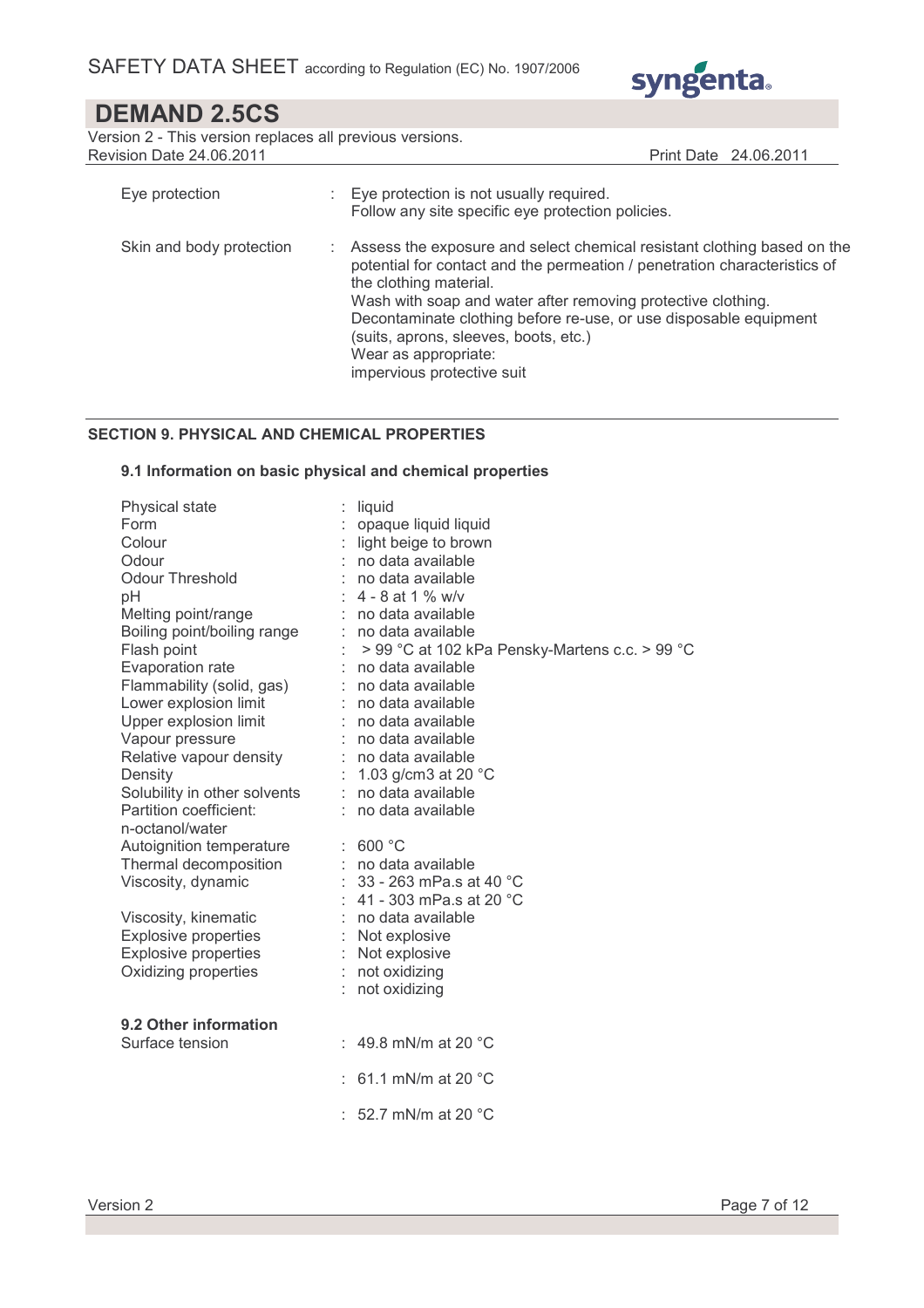

Version 2 - This version replaces all previous versions. Revision Date 24.06.2011 **Print Date 24.06.2011** 

| <b>SECTION 10. STABILITY AND REACTIVITY</b> |                                                                            |  |
|---------------------------------------------|----------------------------------------------------------------------------|--|
| <b>10.1 Reactivity</b>                      | No information available.                                                  |  |
| <b>10.2 Chemical stability</b>              | No information available.                                                  |  |
| 10.3 Possibility of hazardous reactions     |                                                                            |  |
|                                             | None known.<br>Hazardous polymerisation does not occur.                    |  |
| 10.4 Conditions to avoid                    | No information available.                                                  |  |
| 10.5 Incompatible materials                 | No information available.                                                  |  |
| 10.6 Hazardous decomposition products       |                                                                            |  |
|                                             | Combustion or thermal decomposition will evolve toxic and irritant vapors. |  |

### SECTION 11. TOXICOLOGICAL INFORMATION

### 11.1 Information on toxicological effects

| Acute oral toxicity                    | Median lethal dose male and female rat, $>$ 5,000 mg/kg<br>The toxicological data has been taken from products of similar composi-<br>tion.                                                                                   |
|----------------------------------------|-------------------------------------------------------------------------------------------------------------------------------------------------------------------------------------------------------------------------------|
| Acute inhalation toxicity              | Median lethal concentration rat, $>$ 4.62 mg/l, 4 h<br>The toxicological data has been taken from products of similar composi-<br>tion.                                                                                       |
| Acute dermal toxicity                  | : Median lethal dose male and female rat, $>$ 5,000 mg/kg<br>The toxicological data has been taken from products of similar composi-<br>tion.                                                                                 |
| Skin corrosion/irritation              | rabbit: Practically non-irritating.<br>May cause temporary itching, tingling, burning or numbness of exposed<br>skin, called paresthesia.<br>The toxicological data has been taken from products of similar composi-<br>tion. |
| Serious eye damage/eye<br>irritation   | rabbit: Minimally Irritating<br>The toxicological data has been taken from products of similar composi-<br>tion.                                                                                                              |
| Respiratory or skin sensiti-<br>zation | guinea pig: Not a skin sensitizer in animal tests.<br>The toxicological data has been taken from products of similar composi-<br>tion.                                                                                        |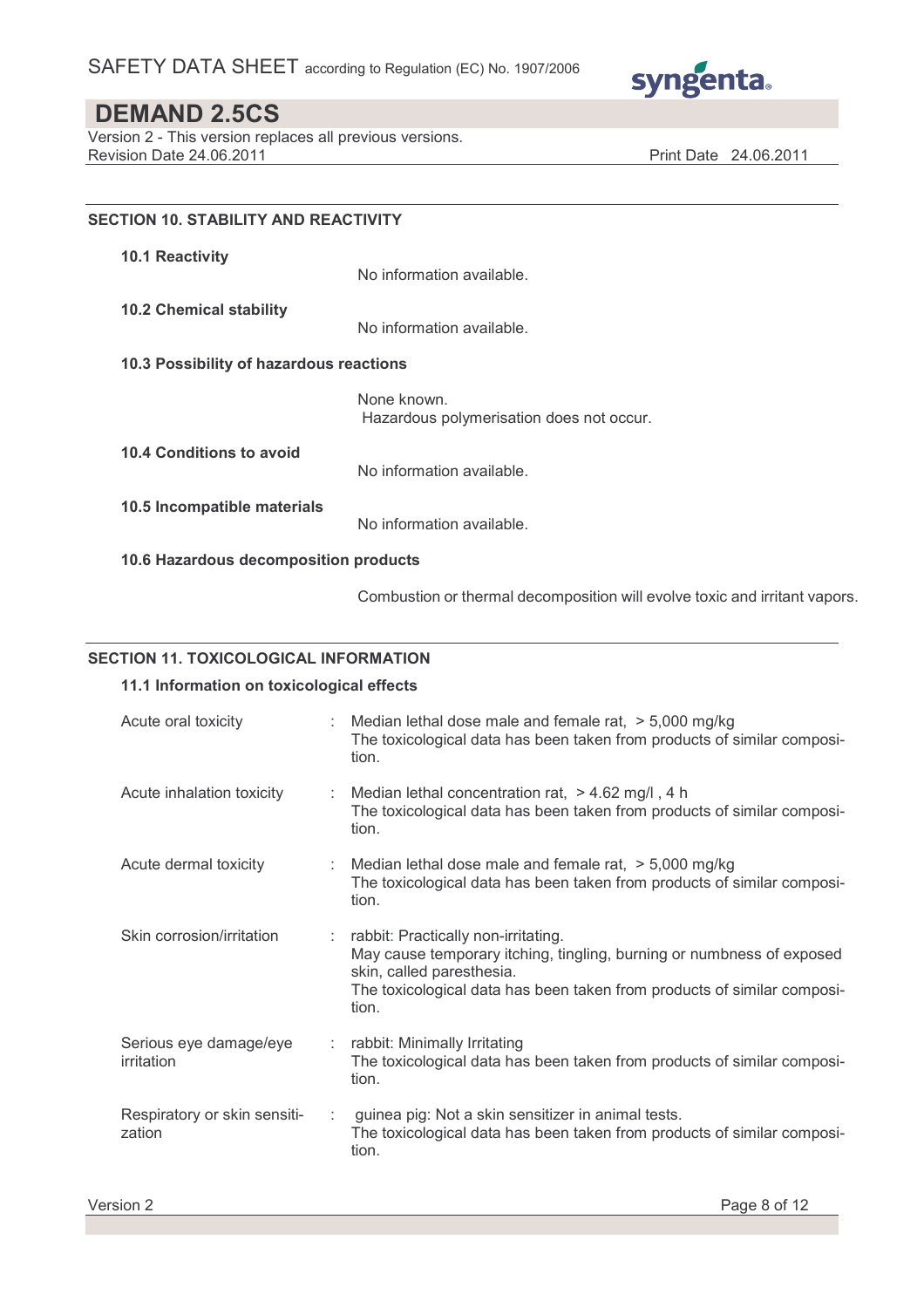

Print Date 24.06.2011

## DEMAND 2.5CS

| Version 2 - This version replaces all previous versions. |  |
|----------------------------------------------------------|--|
| Revision Date 24.06.2011                                 |  |

Germ cell mutagenicity lambda-cyhalothrin : Did not show mutagenic effects in animal experiments. **Carcinogenicity** lambda-cyhalothrin : Did not show carcinogenic effects in animal experiments. Reproductive toxicity lambda-cyhalothrin : Did not show reproductive toxicity effects in animal experiments. STOT - repeated exposure lambda-cyhalothrin : No adverse effect has been observed in chronic toxicity tests.

### SECTION 12. ECOLOGICAL INFORMATION

| <b>12.1 Toxicity</b>                       |      |                                                                                                                                                                                        |  |
|--------------------------------------------|------|----------------------------------------------------------------------------------------------------------------------------------------------------------------------------------------|--|
| Toxicity to fish                           |      | : LC50 Oncorhynchus mykiss (rainbow trout), 18 µg/l, 96 h<br>Derived from components.                                                                                                  |  |
| Toxicity to aquatic inverte-<br>brates     |      | : EC50 Daphnia magna (Water flea), 14 µg/l, 48 h<br>Derived from components.                                                                                                           |  |
| Toxicity to aquatic plants                 |      | lambda-cyhalothrin : EC50 Pseudokirchneriella subcapitata (green algae), > 1 mg/l                                                                                                      |  |
| 12.2 Persistence and degradability         |      |                                                                                                                                                                                        |  |
| Stability in water<br>lambda-cyhalothrin : |      | Degradation half life: 7 d<br>Not persistent in water                                                                                                                                  |  |
| Stability in soil<br>lambda-cyhalothrin    | - to | Degradation half life: 56 d<br>Not persistent in soil.                                                                                                                                 |  |
| 12.3 Bioaccumulative potential             |      |                                                                                                                                                                                        |  |
|                                            |      | lambda-cyhalothrin : Lambda-cyhalothrin bioaccumulates.                                                                                                                                |  |
| 12.4 Mobility in soil                      |      |                                                                                                                                                                                        |  |
|                                            |      | lambda-cyhalothrin : Lambda-cyhalothrin is immobile in soil.                                                                                                                           |  |
| 12.5 Results of PBT and vPvB assessment    |      |                                                                                                                                                                                        |  |
| lambda-cyhalothrin :                       |      | This substance is not considered to be persistent, bioaccumulating nor<br>toxic (PBT).<br>This substance is not considered to be very persistent nor very bioac-<br>cumulating (vPvB). |  |
| 12.6 Other adverse effects                 |      |                                                                                                                                                                                        |  |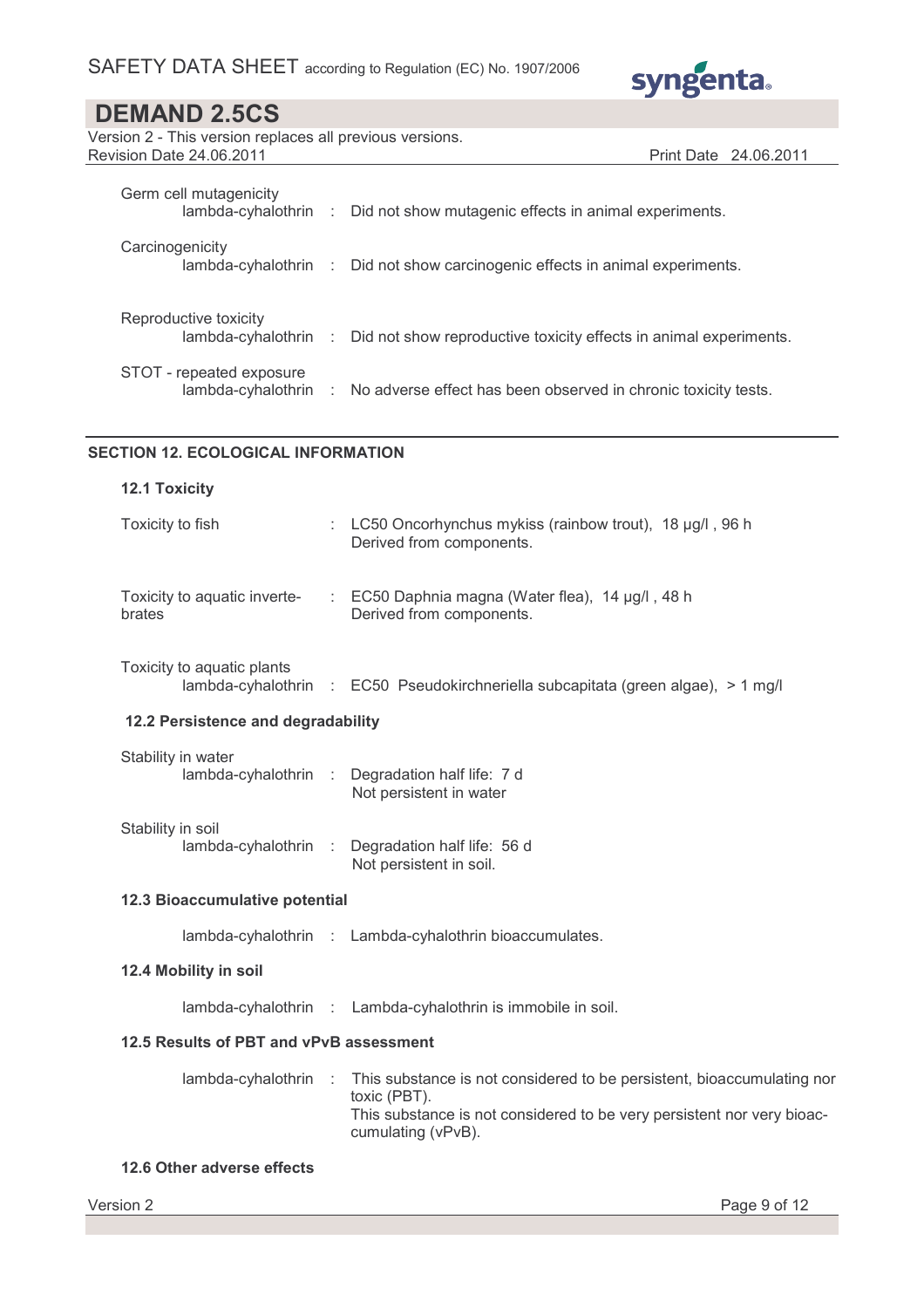

Version 2 - This version replaces all previous versions. Revision Date 24.06.2011 Print Date 24.06.2011

None known.

### SECTION 13. DISPOSAL CONSIDERATIONS

#### 13.1 Waste treatment methods

| Product                | Do not contaminate ponds, waterways or ditches with chemical or used<br>container.<br>Do not dispose of waste into sewer.<br>Where possible recycling is preferred to disposal or incineration.<br>If recycling is not practicable, dispose of in compliance with local regula-<br>tions. |
|------------------------|-------------------------------------------------------------------------------------------------------------------------------------------------------------------------------------------------------------------------------------------------------------------------------------------|
| Contaminated packaging | Empty remaining contents.<br>Triple rinse containers.<br>Empty containers should be taken to an approved waste handling site for<br>recycling or disposal.<br>Do not re-use empty containers.                                                                                             |

### SECTION 14. TRANSPORT INFORMATION

### Land transport (ADR/RID)

| 14.1 UN number:                                                                                                        | <b>UN 3082</b>                                                                                                                   |
|------------------------------------------------------------------------------------------------------------------------|----------------------------------------------------------------------------------------------------------------------------------|
| 14.2 UN proper shipping name:                                                                                          | ENVIRONMENTALLY HAZARDOUS SUBSTANCE, LIQUID, N.O.S.                                                                              |
| 14.3 Transport hazard class(es):                                                                                       | (LAMBDA-CYHALOTHRIN AND SOLVENT NAPHTHA)                                                                                         |
| 14.4 Packing group:                                                                                                    | 9                                                                                                                                |
| Labels:                                                                                                                | Ш                                                                                                                                |
| 14.5 Environmental hazards:                                                                                            | 9                                                                                                                                |
| <b>Sea transport</b> (IMDG)                                                                                            | Environmentally hazardous                                                                                                        |
| 14.1 UN number:                                                                                                        | <b>UN 3082</b>                                                                                                                   |
| 14.2 UN proper shipping name:                                                                                          | ENVIRONMENTALLY HAZARDOUS SUBSTANCE, LIQUID, N.O.S.                                                                              |
| 14.3 Transport hazard class(es):                                                                                       | (LAMBDA-CYHALOTHRIN AND SOLVENT NAPHTHA)                                                                                         |
| 14.4 Packing group:                                                                                                    | 9                                                                                                                                |
| Labels:                                                                                                                | Ш                                                                                                                                |
| 14.5 Environmental hazards:                                                                                            | 9                                                                                                                                |
| Air transport (IATA-DGR)                                                                                               | Marine pollutant                                                                                                                 |
| 14.1 UN number:<br>14.2 UN proper shipping name:<br>14.3 Transport hazard class(es):<br>14.4 Packing group:<br>Labels: | <b>UN 3082</b><br>ENVIRONMENTALLY HAZARDOUS SUBSTANCE, LIQUID, N.O.S.<br>(LAMBDA-CYHALOTHRIN AND SOLVENT NAPHTHA)<br>9<br>Ш<br>9 |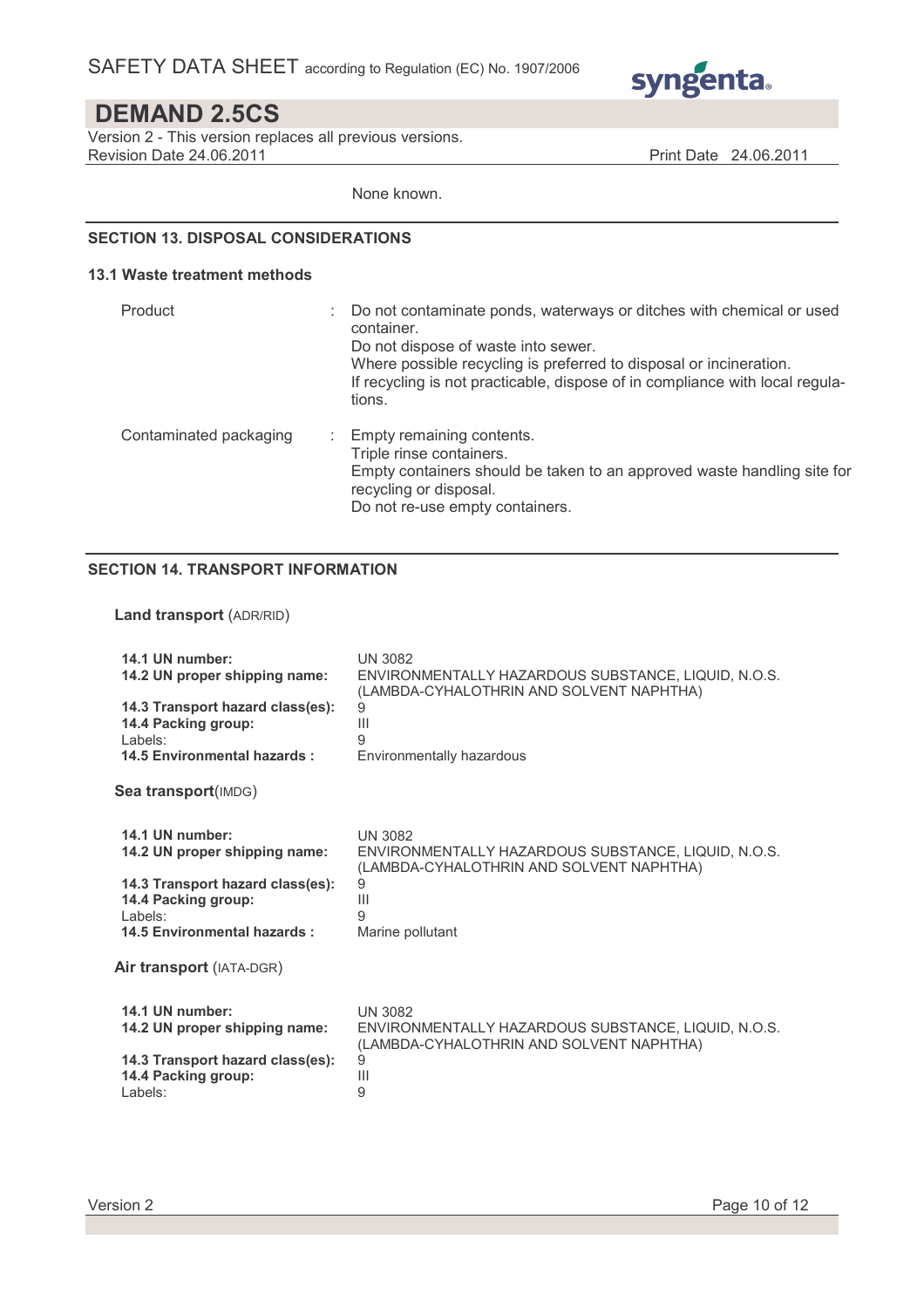

Version 2 - This version replaces all previous versions. Revision Date 24.06.2011 **Print Date 24.06.2011** 

### 14.6 Special precautions for user

none

### 14.7 Transport in bulk according to Annex II of MARPOL 73/78 and the IBC Code

not applicable

### SECTION 15. REGULATORY INFORMATION

15.1 Safety, health and environmental regulations/legislation specific for the substance or mixture

GHS-Labelling

Hazard pictograms



| Signal word              |   | : Warning                                                                                                                                                                                                                                          |                                                                                                                                                                                      |
|--------------------------|---|----------------------------------------------------------------------------------------------------------------------------------------------------------------------------------------------------------------------------------------------------|--------------------------------------------------------------------------------------------------------------------------------------------------------------------------------------|
| Hazard statements        |   | H410                                                                                                                                                                                                                                               | Very toxic to aquatic life with long lasting effects.                                                                                                                                |
| Precautionary statements |   | $\therefore$ P102<br>P <sub>270</sub><br>P391<br>P <sub>501</sub>                                                                                                                                                                                  | Keep out of reach of children.<br>Do not eat, drink or smoke when using this product.<br>Collect spillage.<br>Dispose of contents/ container to an approved<br>waste disposal plant. |
| Supplemental information |   | $\therefore$ EUH401                                                                                                                                                                                                                                | To avoid risks to human health and the environ-<br>ment, comply with the instructions for use.                                                                                       |
| <b>Remarks</b>           | ÷ | Classified using all GHS hazard classes and categories.<br>Where the GHS contains options, the most conservative option has<br>been chosen.<br>Regional or national implementations of GHS may not implement all<br>hazard classes and categories. |                                                                                                                                                                                      |

Hazardous components which must be listed on the label:

### 15.2 Chemical Safety Assessment

A Chemical Safety Assessment is not required for this substance.

### SECTION 16. OTHER INFORMATION

### Further information

Full text of R-phrases referred to under sections 2 and 3:

| R <sub>10</sub> | Flammable.                    |               |
|-----------------|-------------------------------|---------------|
| R <sub>21</sub> | Harmful in contact with skin. |               |
| Version 2       |                               | Page 11 of 12 |

| Page 11 of 12 |  |  |  |
|---------------|--|--|--|
|---------------|--|--|--|